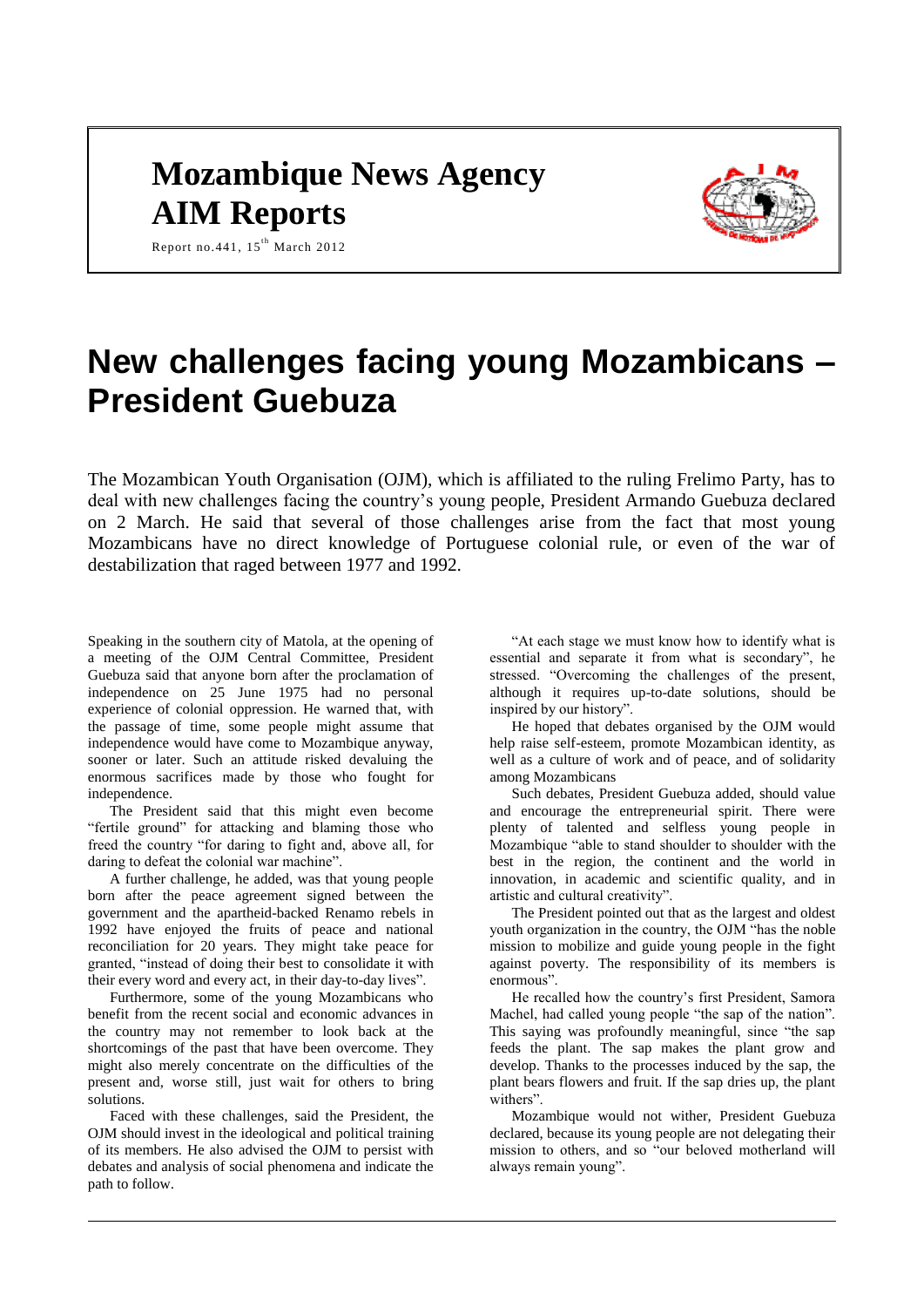#### **Renamo "has shown its true criminal face"**

Mozambique's main opposition party, Renamo, has dropped "its sheep's clothing", and has shown "its true criminal face", declared Margarida Talapa, head of the parliamentary group of the ruling Frelimo Party, on 12 March.

Talapa was speaking at the formal opening session of the first sitting this year of the Mozambican parliament, the Assembly of the Republic, and she took the opportunity to denounce Renamo for sowing "a climate of fear" in the northern city of Nampula.

Since December, several hundred demobilized Renamo fighters have gathered in Nampula, on the instructions of the party's leader Afonso Dhlakama. Some of them were armed, and they made the immediate vicinity of the Renamo Nampula office a no-go area for ordinary citizens.

The police seized control of the area on 8 March, after Renamo had opened fire on a police vehicle. At least two people died in the clash (one police officer and one demobilized guerrilla) and the police made 34 arrests.

"With the concentration of these men, the freedoms of citizens were limited, children could not go to school freely, and the levels of violent crime increased", said Talapa. She condemned in particular Renamo's "brutal beating" of two journalists from the public television station, TVM.

This was "an appalling practical lesson from some-one who has proclaimed himself the father of democracy", she added. She was referring to Dhlakama who has boasted that he is the father of Mozambican democracy.

But could anyone really be a democrat "who spreads abuses and disorder?" she asked. "Is someone who dares perpetuate the suffering of the people a democrat? Is someone who always wants to see the people terrified of the barrel of his gun a democrat?"

"The answer is no!" Talapa declared. "Of democracy he (Dhlakama) knows only the word. He is truly antidemocratic".

The greatest proof of this, she added, was the lack of internal democracy within Renamo.

"Renamo is proving that it's tired of dressing up in sheep's clothing", said Talapa. She warned that the "criminal" Renamo was not just in Nampula, but everywhere in the country, "and sometimes beside us, here in this house".

The head of the Renamo parliamentary group, Angelina Enoque, argued that Dhlakama is a man of peace, who "prioritises dialogue".

She repeatedly described the Renamo demobilized in Nampula as "defenceless" and "unarmed". Yet on 8 March the Renamo general secretary, Ossufo Mamude, had boasted that Renamo had killed seven policemen in the clash – hardly the behaviour of unarmed men.

Renamo's illegal security force, which it calls its "presidential guard", were harmless, she alleged. "They never hurt anybody", she said.

Enoque claimed that it was really the police who are "sowing terror", and the clash in Nampula "clearly shows that Frelimo wants to do away with democracy, peace and national unity".

It was not Renamo but "Frelimo and its government who want war and not peace in Mozambique", she said.

Lutero Simango, head of the parliamentary group of the Mozambique Democratic Movement (MDM), also lamented the Nampula events, but did not seek to cast blame on either side. The shoot-out had "terrified lovers of peace, and forces us to make a profound reflection. In which direction do we want to go?"

Peace, Simango said, "should be nourished with actions and policies of inclusion, opportunities without discrimination, and speeches free of arrogance, intimidation or violence".

"Peace is like a plant that must be watered every day", he added. "If we incite hatred, vengeance and blackmail we will be undermining the peace that all Mozambicans need".

As the Assembly moved on to discuss the agenda for the sitting, Renamo deputy Saimone Macuiana demanded that the parliament's governing board, the Standing Commission, take a position towards Talapa's reference to "criminals".

"Is it correct that one parliamentary group can call other deputies criminals?", he asked, "If that is the case, then we too can call deputies whatever names we like, and nobody will be able to sue us for libel".

Assembly chairperson, Veronica Macamo, asked whether Macuiana really wanted to question the speeches made at the start of each plenary session (which, traditionally, have never been subject to debate).

She added that it was hardly the first time deputies had insulted each other. "I have heard very ugly names used in this house", she said.

#### **Case against police generals moves ahead**

The Maputo City Court intends to question several police generals accused of the theft of large sums of money from the General Command of the Mozambican police, according to a report in the Maputo daily newspaper "Noticias".

The alleged thefts refer to events in 2004, which were uncovered during an audit the following year.

The Public Prosecutor's Office has charged the generals and officials in the Interior Ministry – but has not so far released their names. The preliminary investigations have concluded, and now the accused have the right to be heard by an investigating magistrate. Only after this phase in the investigations will the magistrate decide whether there is sufficient evidence to warrant a trial.

The prosecution puts the amount of money stolen at 270 billion old meticais (about \$10 million). This was money that should have been used to buy food, uniforms and other equipment for the police.

According to the prosecution case, the money was diverted via the Logistics and Finance Directorate in the General Command, which was the unit charged with acquiring police equipment and channelling it to the units on the ground. It is suggested that the thefts are among the reasons why the police force was so poorly equipped.

According to "Noticias", the generals are also accused of links to a fictitious company called "Chicamba Investments", created by the Ministry of the Interior, and later used to drain some of the funds.

Chicamba Investments is a company that only held one meeting in its entire life. The generals now facing charges were partners in Chicamba.

This phantom company was also mentioned during the proceedings against former Interior Minister Almerino Manhenie, who, in March 2011, was sentenced to two years imprisonment for violations of budgetary legality and abuse of his position. Manhenje is not in jail, because he appealed against the sentence, and the appeal has not yet been heard.

He escaped with a fairly light sentence because, much to the annoyance of the Public Prosecutor's Office, many of the original 49 changes against him were thrown out. The investigating magistrate at one point dropped 48 of the charges – the prosecution then appealed to the Supreme Court which reinstated some of them.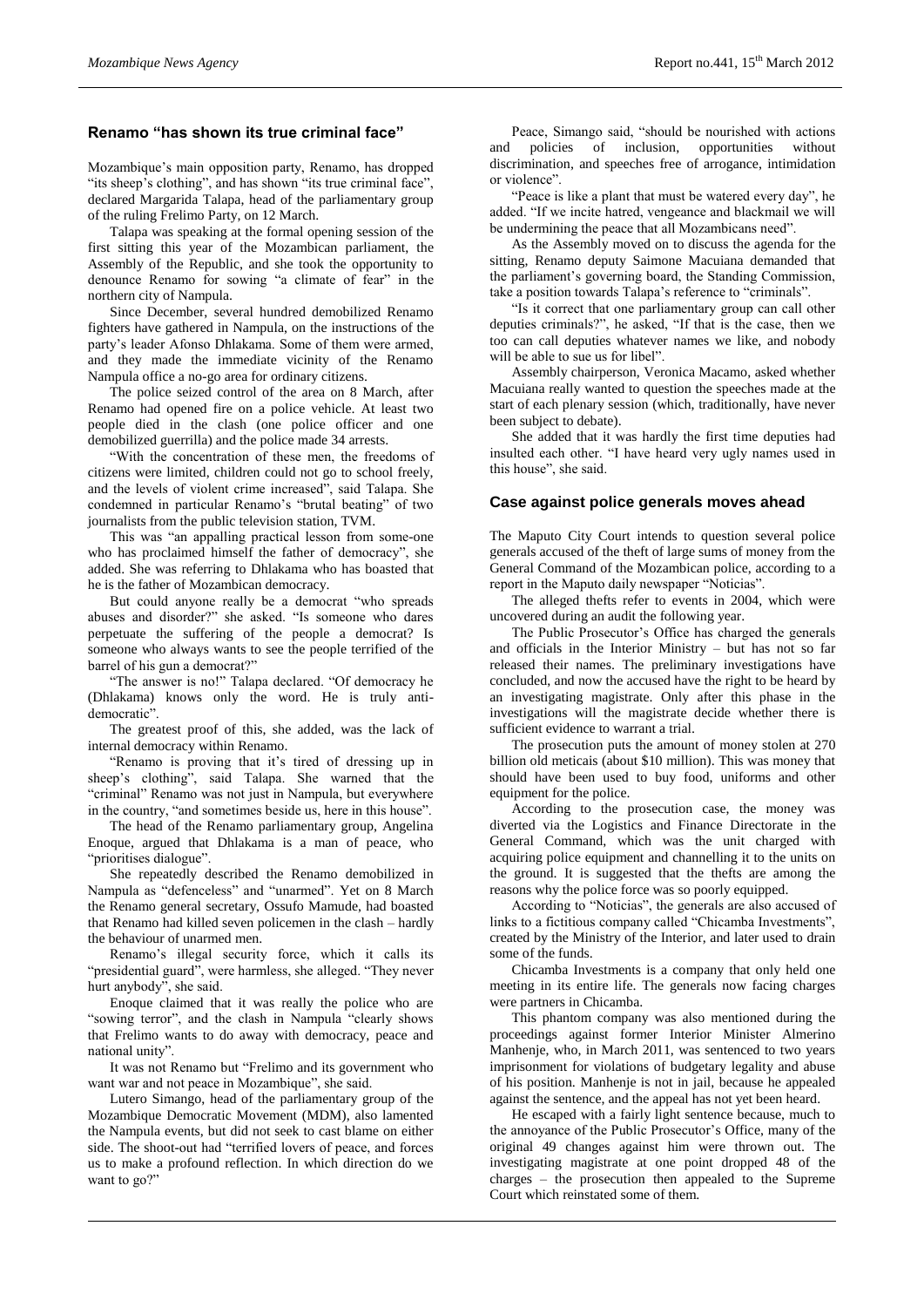## **Central Bank cuts interest rates**

The Bank of Mozambique on 12 March announced immediate and substantial cuts in its key interest rates.

A statement from the Bank's Monetary Policy Committee announced that the Standing Lending Facility (which is the interest rate paid by the commercial banks to the central bank for money borrowed on the Interbank Money Market) falls by 125 base points – from 15 per cent to 13.75 per cent.

This rate was 16 per cent in November, and fell to 15 per cent in mid-December, a rate that the Bank left unchanged for the first two months of 2012.

The interest rate paid by the central bank to the commercial banks on money they deposit with it (the Standing Deposit Facility) falls by 150 base points, from five per cent to 3.5 per cent.

The Monetary Policy Committee noted that inflation is continuing to fall. Indeed, the inflation rate in February was negative – in Maputo the Consumer Price Index showed a rise in prices in the city of 0.89 per cent in January, but a fall of 0.49 per cent in February.

Taking the country as a whole (by averaging the Consumer Price Indices of Maputo, Beira and Nampula), the picture is similar – prices rose by 0.64 per cent in January and fell by 0.24 per cent in February.

The average 12 monthly inflation rate fell from 9.33 per cent in January to 8.21 per cent in February. A year earlier this rate had been 14.44 per cent.

Mozambique's net international reserves in February increased by \$27 million to reach \$2.14 billion. The reserves cover five months of imports.

The Monetary Policy Committee remarked that the financial system is robust, with non-performing loans in the commercial banks at "low and controlled levels, providing greater space for the expansion of credit to the economy".

It considered that the low inflation rate and the stability of the financial sector made it possible "to expand monetary space" – that is, to reduce interest rates.

The Bank of Mozambique also promises to intervene in the interbank markets to ensure that the money supply does not exceed the target fixed of 33.38 billion meticais by the end of March.

#### **Rebuilding sub-station to take six months**

It will take up to six months to rebuild the electricity substation that was destroyed by fire on 11 March, according to the spokesperson for the electricity company (EDM), Celestino Sitoe.

The fire left very little of the Maputo City number five substation intact, and almost all the components will have to be imported.

While the equipment is imported and assembled, the nine neighbourhoods that depended on this sub-station will be supplied by other sub-stations. This puts the city's power system under greater than normal stress, which means that repeated power cuts are likely over the next few months.

EDM does not yet know what caused the fire. An EDM team is still working at the ruins of the sub-station to ascertain the causes and calculate the losses.

#### **Government to tax sale of Cove Energy**

The Mozambican government is no longer prepared to tolerate the sale of Mozambican assets abroad without Mozambique receiving any benefit.

On 1 March the Minister of Mineral Resources, Esperanca Bias, declared that if the sale of the British company Cove Energy goes ahead, Mozambique will impose a capital gains tax. The rationale behind this is that the only reason other companies wish to buy Cove Energy is its Mozambican natural gas assets.

Cove is part of the consortium headed by the American company Anadarko exploring for petroleum and gas in offshore area one of the Rovuma Basin, off the coast of the northern province of Cabo Delgado.

Anadarko has announced enormous gas discoveries in several of its appraisal wells. The amount discovered so far is thought to be in excess of 30 trillion cubic feet. It intends to build a liquefied natural gas plant in Mozambique, at an investment which could reach \$18 billion by 2018, the earliest date for starting production.

Anadarko is the operator of Offshore Area 1 and holds a 36.5 per cent share of the gas fields. Cove Energy is one of its partners with a holding of 8.5 per cent.

Larger companies are now bidding to take over Cove Energy, and it is that 8.5 per cent stake in Rovuma Basis Area One which is attracting them. The first to express an interest was Royal Dutch Shell, which put in a bid of \$1.6 billion for Cove. Subsequently the Thai state oil company PTT put in a bid of \$1.8 billion, and the Indian state firm ONGC (Oil and Natural Gas Corporation) also expressed an interest in buying Cove.

These bids are not hostile – Cove announced in January that it was putting itself up for sale.

Last year, the Mozambican government came under severe criticism inside the country for failing to intervene in the takeover of Riversdale Mining of Australia by Rio Tinto, and not raising a penny in tax revenue from this transaction. Riversdale's main assets were the coal exploration and mining licences it holds in the western Mozambican province of Tete. Without these licences, Rio Tinto would have had little interest in Riverdale.

A more muscular attitude towards tax issues was shown in February when the Mozambican state obtained almost 72 million Australian dollars (US\$77 million) in capital gains tax on the sale of shares held by the Australian Talbot Group in the company Minas de Revobue, in Tete.

The tax amounted to 40 per cent of the Talbot Group's capital gains on the sale. The announcement from Bias led to an alarmed reaction for Cove which immediately said it would "seek clarity" from the Mozambican government.

The question raised by financial journalists in London is whether there is a tax stabilization clause written into the Rovuma Basin contracts, which would prohibit the government from levying new taxes. The contracts are not in the public domain – but the very fact that Cove refused to say whether it was covered by a tax stabilization clause suggests that perhaps it isn't.

With the takeover bid suddenly looking uncertain, the value of Cove shares tumbled by over ten per. Cove insisted, however, that the sale will go ahead.